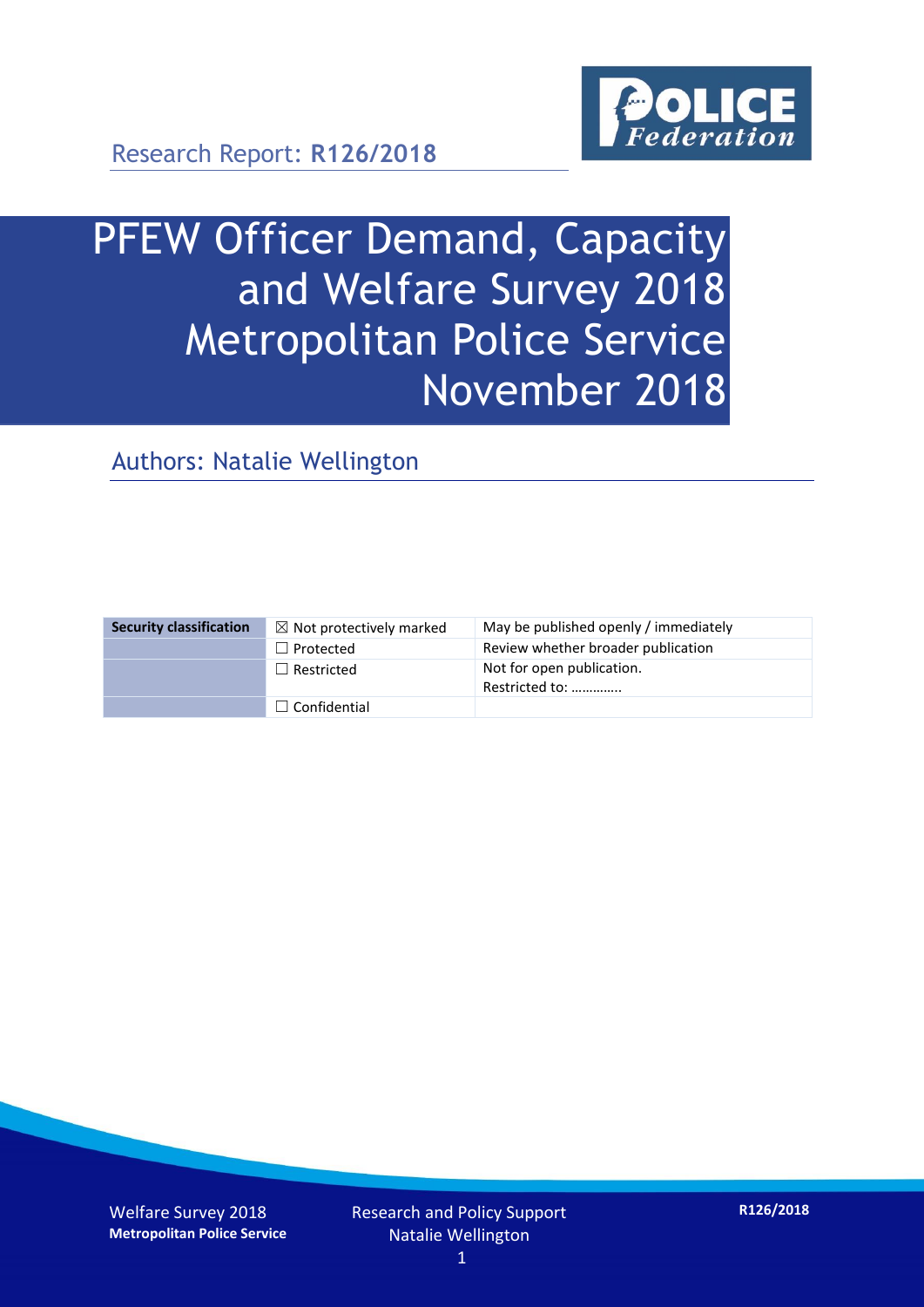## **FOREWORD**

#### **INTRODUCTION**

Over the last decade, the impact of reducing policing budgets on officer numbers has been considerable, with a 15% fall in officer numbers over a seven year period from a high of 142,056 in 2009 to 121,010 in March 2018. $^{\mathrm{i}}$  Evidence from a focus group study conducted by the PFEW<sup>ii</sup> highlighted that these reductions may be having a negative effect on officers individual wellbeing. It was within this context that the Police Federation of England and Wales (PFEW) began a biennial Demand, Capacity and Welfare Survey. The 2018 PFEW Officer Demand, Capacity and Welfare Survey is the second iteration of the survey.

This report provides a summary of responses to key questions from the 2018 PFEW Officer Demand, Capacity and Welfare Survey from respondents in Metropolitan Police Service.

Where appropriate, details of average responses from last year, or the police service as a whole, are also presented. However, differences across these figures have not been tested to assess whether they are statistically significant<sup>1</sup>; therefore any and all differences reported are for guidance only and must be treated with caution.

Force rankings have not been included, because not all differences are statistically significant. In addition, forces with fewer than 100 respondents were not provided with a force level report as their sample size was too small to be representative of the force as a whole and may have enabled identification of individuals based on their demographics.

Please be aware that the total number of responses for each item may vary slightly as not all items were answered by all respondents, and all percentages are rounded to the nearest whole number. In addition, the actual differences between any and all groups may be quite small and these details should be considered when interpreting the data.

Welfare Survey 2018 **Metropolitan Police Service**

-

 $<sup>1</sup>$  As all the data are derived from samples of the population, rather than the whole population, percentage figures calculated are strictly</sup> speaking estimates, rather than exact measures. This means that every figure has a margin of error associated with it. Hence a very small percentage difference year on year may be due to sampling, rather than to actual changes.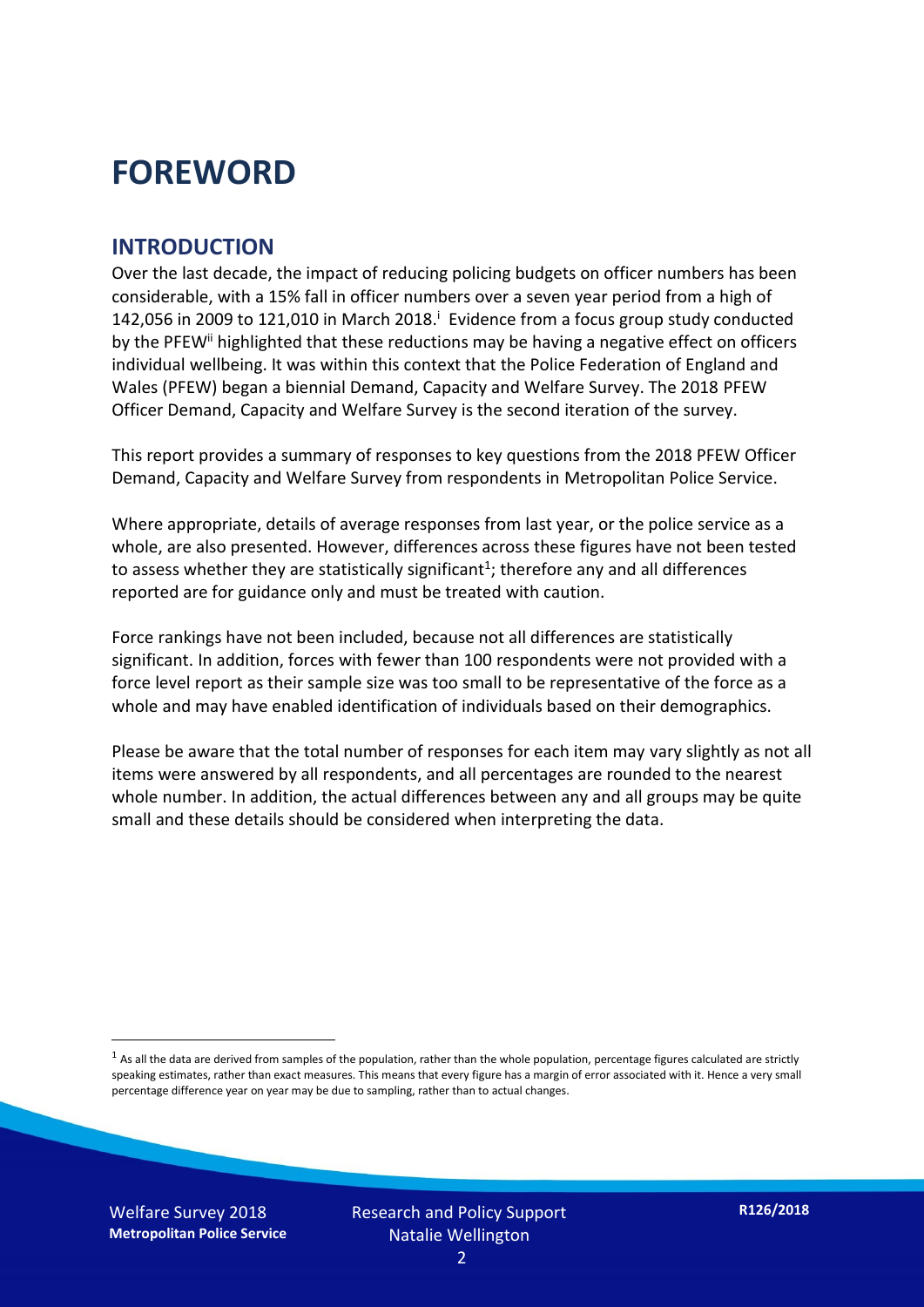#### **RESPONSE RATES AND DEMOGRAPHICS**

Survey responses were gathered over a six-week period between August and September 2018. All officers of the federated ranks in England and Wales were eligible to participate.

Analyses were conducted on a sample of 18,100 responses drawn from all 43 forces across England and Wales.<sup>2</sup> The national response rate for the 2018 survey was 15%.

Overall 4% of respondents (n=788) to the survey declined to state which force they belonged to. These responses have been included within the national data but are excluded from force-level analyses.

2959 responses were received from Metropolitan Police Service, representing a response rate of around 10%.<sup>3</sup> The margin of error for this report has been calculated using the size of the sample and the population. At a 95% confidence level, this force report has a 2% margin of error. If the margin of error is less than 5%, it can be considered to be within the normal bounds of academic rigor.<sup>4</sup> If this threshold has not been met, the results from this report must be interpreted with caution.

69% of responses from Metropolitan Police Service were received from male officers and 25% of responses were from female officers. The other 6% preferred not to say or identified in another way. In regards to rank, 74% of respondents from Metropolitan Police Service were Constables, 19% were Sergeants, 5% were Inspectors, and 1% were Chief Inspectors. 11% of responses from Metropolitan Police Service were received from Black and Minority Ethnic (BME) officers.

- <sup>3</sup> Based on March 2018 Home Office figures of officer headcount, for full details please see item ii in the reference section.
- <sup>4</sup> The generally accepted academic standards is a 95% confidence level with a 5% (or less) margin of error.

Welfare Survey 2018 **Metropolitan Police Service**

-

 $2$  Data were removed where the respondent indicated they were not currently a police officer or they gave implausible answers – for full exclusion criteria, please see the full report.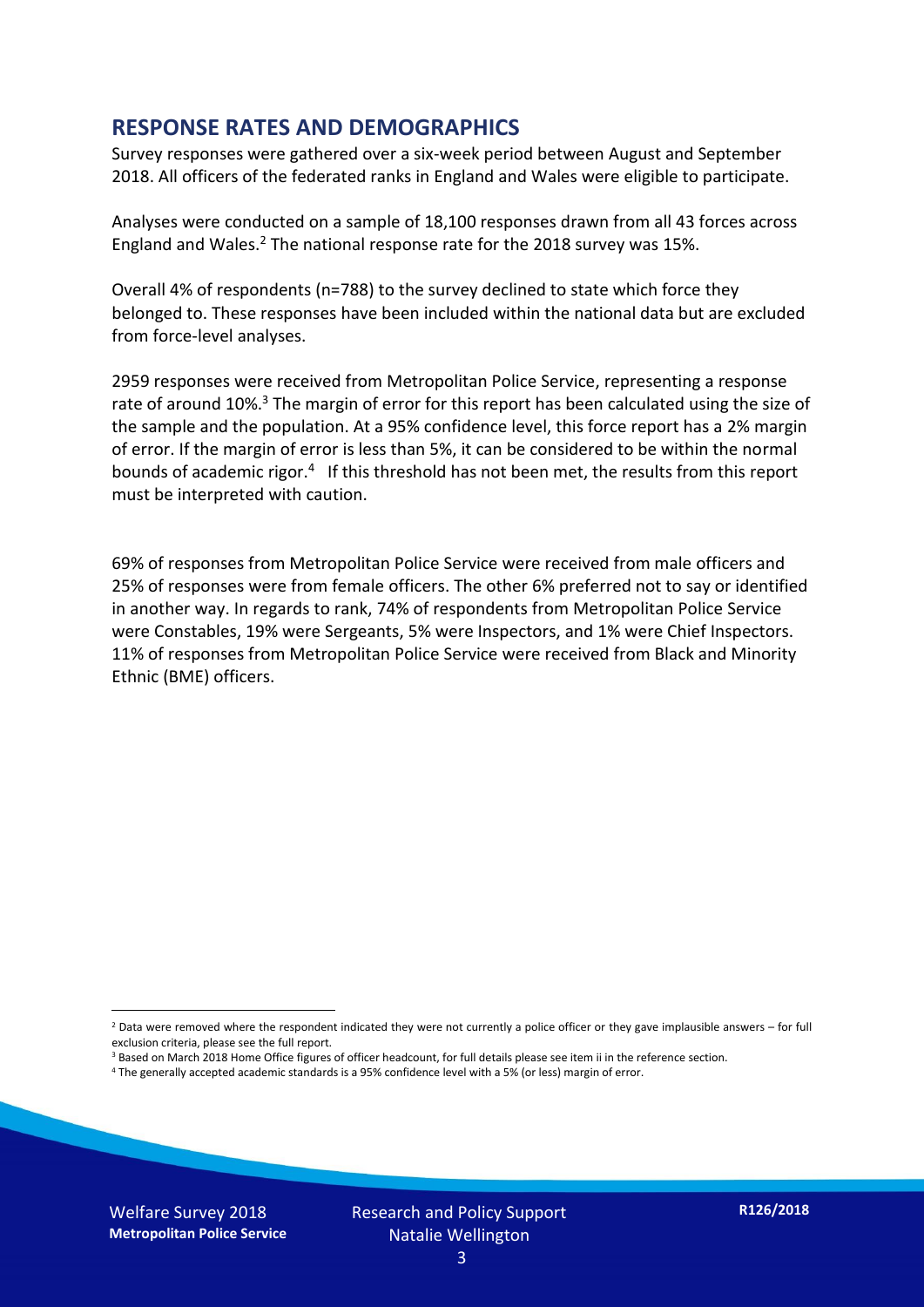### **INFOGRAPHIC**



### **Who responded?**

**2959** responses were received from Metropolitan Police Service, representing a **10%** response rate



Welfare Survey 2018 **Metropolitan Police Service** Research and Policy Support Natalie Wellington 4

**R126/2018**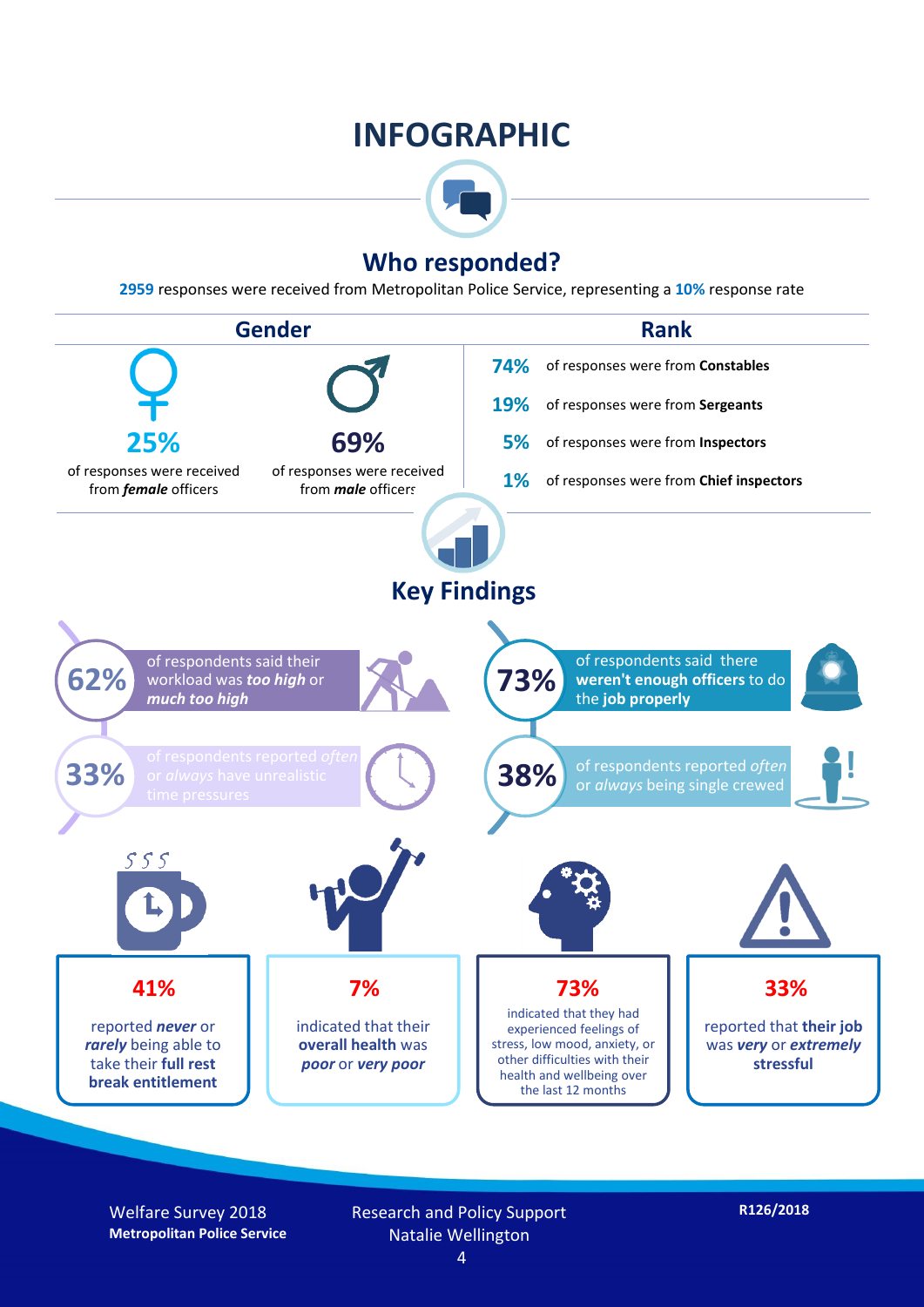## **Executive Summary**

- **2959** responses were received from Metropolitan Police Service, representing a response rate of around **10%**.
- The average (mean) rating for overall Job satisfaction for respondents from Metropolitan Police Service was **4/10.**
- Frequent single crewing (often or always) was reported by **38%** of respondents from Metropolitan Police Service.
- **41%** of respondents from Metropolitan Police Service reported *never* or *rarely* being able to take their **full rest break entitlement***; lower than* the proportion in 2016.
- **62%** of respondents from Metropolitan Police Service said their **workload** was *too high* or *much too high; lower than* the proportion in 2016.
- **33%** of respondents from Metropolitan Police Service reported *often* or *always* **having unrealistic time pressures***; lower than* the proportion in 2016.
- **73%** of respondents from Metropolitan Police Service said there **weren't enough officers to do the job properly***; higher than* the proportion in 2016.
- **14%** said that they had **enough time engage in proactive policing** in their team/unit*; lower than* the proportion in 2016.
- **7%** of respondents from Metropolitan Police Service indicated that their **overall health** was *poor* or *very poor.*
- **73%** of respondents from Metropolitan Police Service indicated that they had **experienced feelings of stress, low mood, anxiety, or other difficulties with their health and wellbeing** over the last 12 months.
- **33%** of respondents from Metropolitan Police Service reported that their job was *very* or *extremely* **stressful***; higher than* the proportion in 2016.
- **20%** of Metropolitan Police Service respondents reported that they had suffered **one or more injuries** that required medical attention as a result of **work-related violence**  in the last year.
- **13%** of Metropolitan Police Service respondents reported that they had suffered **one or more injuries** that required medical attention as a result of **work-related accidents** in the last year.
- **45%** of respondents from Metropolitan Police Service felt that someone would be **treated differently (in a negative way)** if they disclosed difficulties with their mental health and wellbeing; *lower than* the proportion in 2016.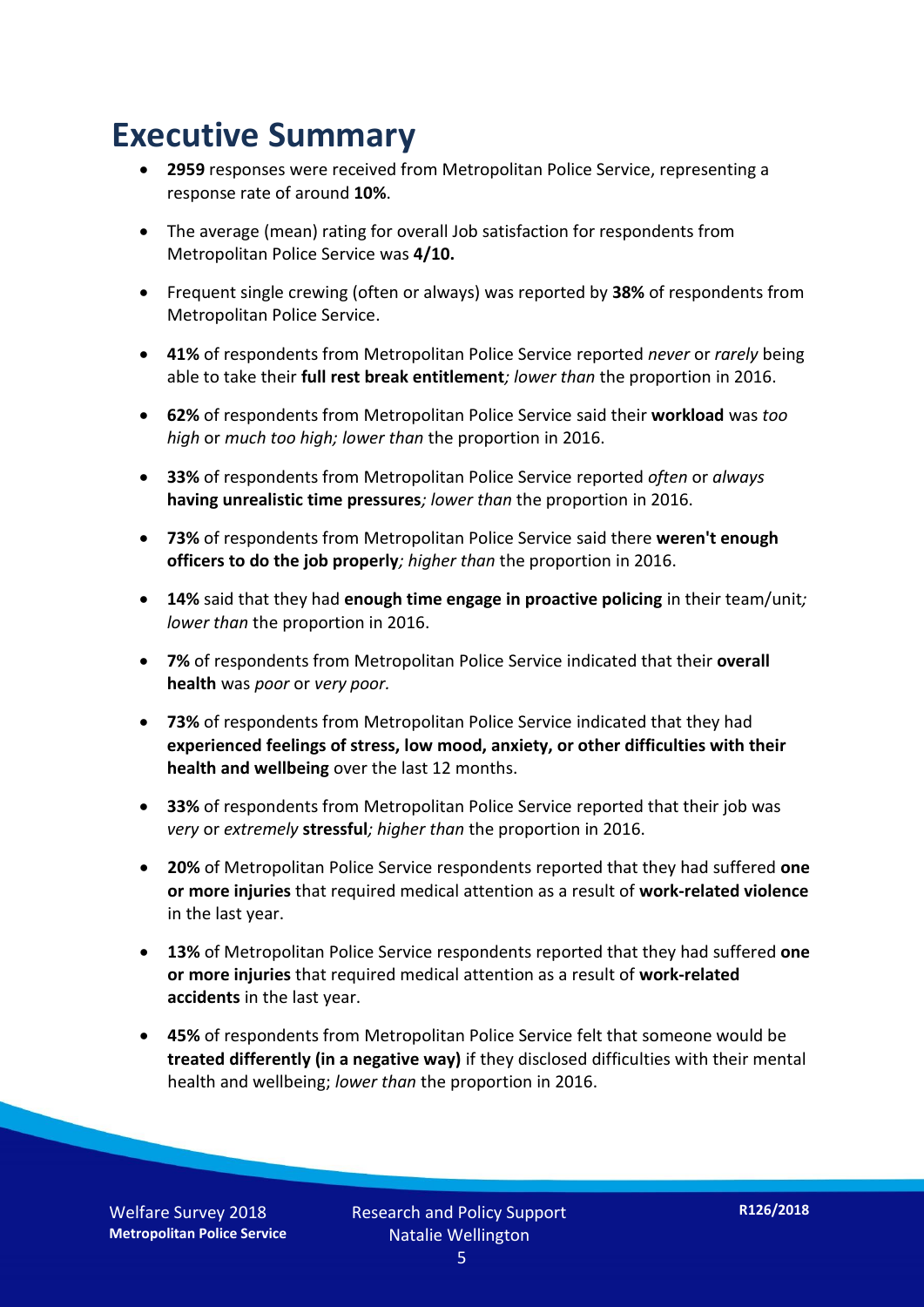## **1. WORKING ARRANGEMENTS**

#### **1.1. OVERALL JOB SATISFACTION**

Respondents were asked to rate their overall job satisfaction between 0 and 10, where 0 was 'not at all satisfied' and 10 was 'completely satisfied.'

The average (mean) rating for overall job satisfaction for respondents from Metropolitan Police Service was 4/10 (range 0-10), with 35% of respondents reporting an overall job satisfaction rating of 2 or less.

This can be compared to the National average of 4/10, and 32% of respondents reported an overall job satisfaction rating of 2 or less.

#### **1.2. SHIFTS**

9% of respondents from Metropolitan Police Service reported that their formal shift duration was more than the 8-10 hours advised by the Health and Safety Executive<sup>iii</sup> and the Police Negotiating Board,<sup>iv</sup> and 8% of respondents indicated a shift length of 12 hours or more.

7% of the national sample indicated that their formal shift duration was more than 8-10 hours, and 5% indicated a shift length of 12 hours or more.

#### **1.3. SINGLE CREWING**

Among respondents from Metropolitan Police Service, for whom this item was applicable, 38% reported being single crewed either *often* or *always* over the previous 12 month period. This can be compared with 75% of respondents from the national sample.

### **1.4. BREAKS, REST DAYS AND ANNUAL LEAVE**

41% of respondents from Metropolitan Police Service reported *never* or *rarely being* able to take their full rest break entitlement, and 65% reported having had two or more rest days cancelled in the previous 12 month period. In addition, 26% of respondents from Metropolitan Police Service told us that they have not been able to take their full annual leave entitlement in the previous 12 month period.

Historical comparison for items relating to breaks, rest days and annual leave for **Metropolitan Police Service**, are provided in Table 1.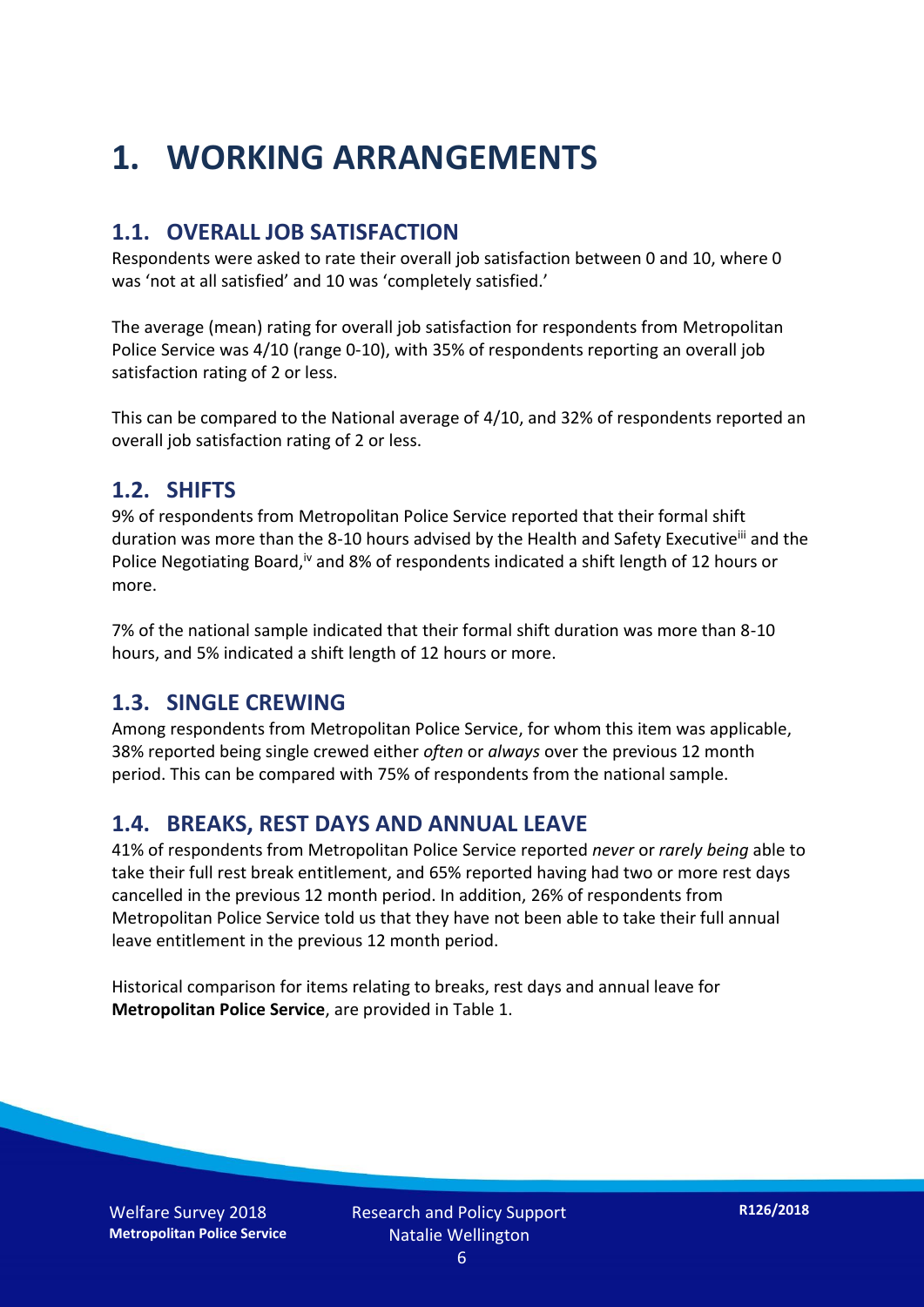| Table 1: Force level figures for breaks, rest days and<br>annual leave     | 2016 | 2018 |
|----------------------------------------------------------------------------|------|------|
| Reported being never or rarely able to take full rest<br>break entitlement | 47%  | 41%  |
| Reported having 2 or more rest days cancelled in the<br>previous 12 months | 79%  | 65%  |
| Reported being unable to take their full annual leave<br>entitlement       | 29%  | 26%  |

Historical comparisons for items relating to breaks, rest days and annual leave for the **police service as a whole**, are provided in the table below.

| Table 2: National figures for breaks, rest days and<br>annual leave        | 2016 | 2018 |
|----------------------------------------------------------------------------|------|------|
| Reported being never or rarely able to take full rest<br>break entitlement | 53%  | 52%  |
| Reported having 2 or more rest days cancelled in the<br>previous 12 months | 76%  | 67%  |
| Reported being unable to take their full annual leave<br>entitlement       | 33%  | 31%  |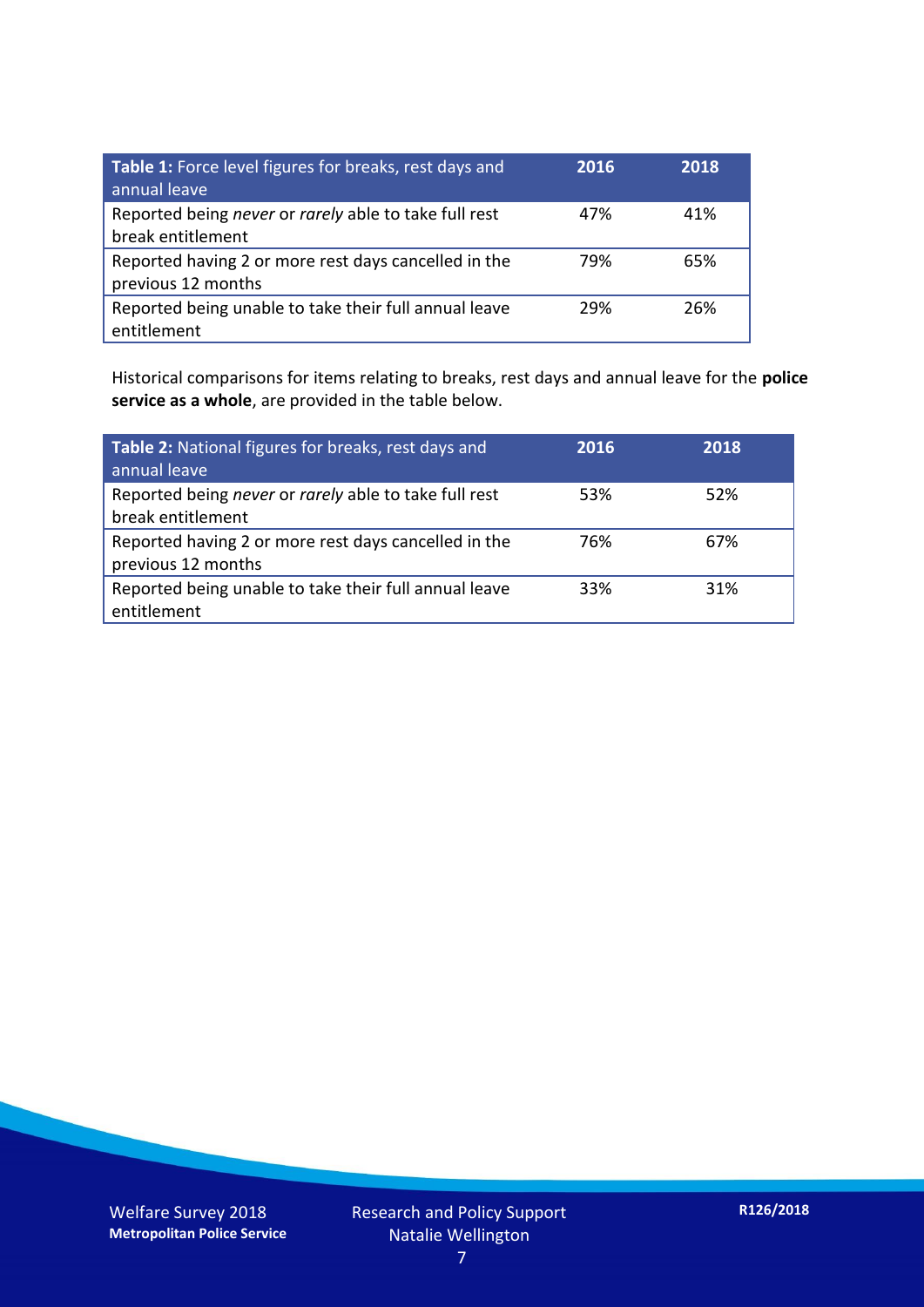## **2. DEMAND**

### **2.1. WORKLOAD**

62% of respondents from Metropolitan Police Service told us that their workload is currently *too high*, or *much too high* – *lower than* the proportion from the national sample (72%) and *lower than* the proportion reported by Metropolitan Police Service in the 2016 Demand, Capacity and Welfare Survey.

### **2.2. HSE MANAGEMENT STANDARDS**

The UK Health and Safety Executive published the Management Standards Indicator Tool (MSIT) to assist organisations in the assessment of workers exposure to dimensions of the psychosocial work environment that, if not properly managed, can lead to harm to health.<sup>v</sup> The 25-item version of the MSIT<sup>vi</sup> contains four items that measure job demands, which were included as part of the Demand, Capacity and Welfare Survey.

33% of respondents from Metropolitan Police Service told us that they *often* or *always* have unachievable deadlines, and 43% that they *often* or *always* have to neglect some tasks because they have too much to do.

Historical comparisons for the MSIT job demand items for **Metropolitan Police Service** are provided in the table below.

| Table 3: Force level figures for HSE MSIT job demands | 2016 | 2018 |
|-------------------------------------------------------|------|------|
| Often or always have unrealistic time pressures       | 34%  | 33%  |
| Often or always pressured to work long hours          | 25%  | 24%  |
| Often or always have to neglect some tasks because    | 38%  | 43%  |
| they have too much to do                              |      |      |
| Often or always have unachievable deadlines           | 27%  | 33%  |

Historical comparison for the MSIT job demand items for the **police service as a whole**, are provided in the table below.

| Table 4: National figures for HSE MSIT job demands | 2016 | 2018 |
|----------------------------------------------------|------|------|
| Often or always have unrealistic time pressures    | 35%  | 40%  |
| Often or always pressured to work long hours       | 26%  | 29%  |
| Often or always have to neglect some tasks because | 43%  | 54%  |
| they have too much to do                           |      |      |
| Often or always have unachievable deadlines        | 29%  | 38%  |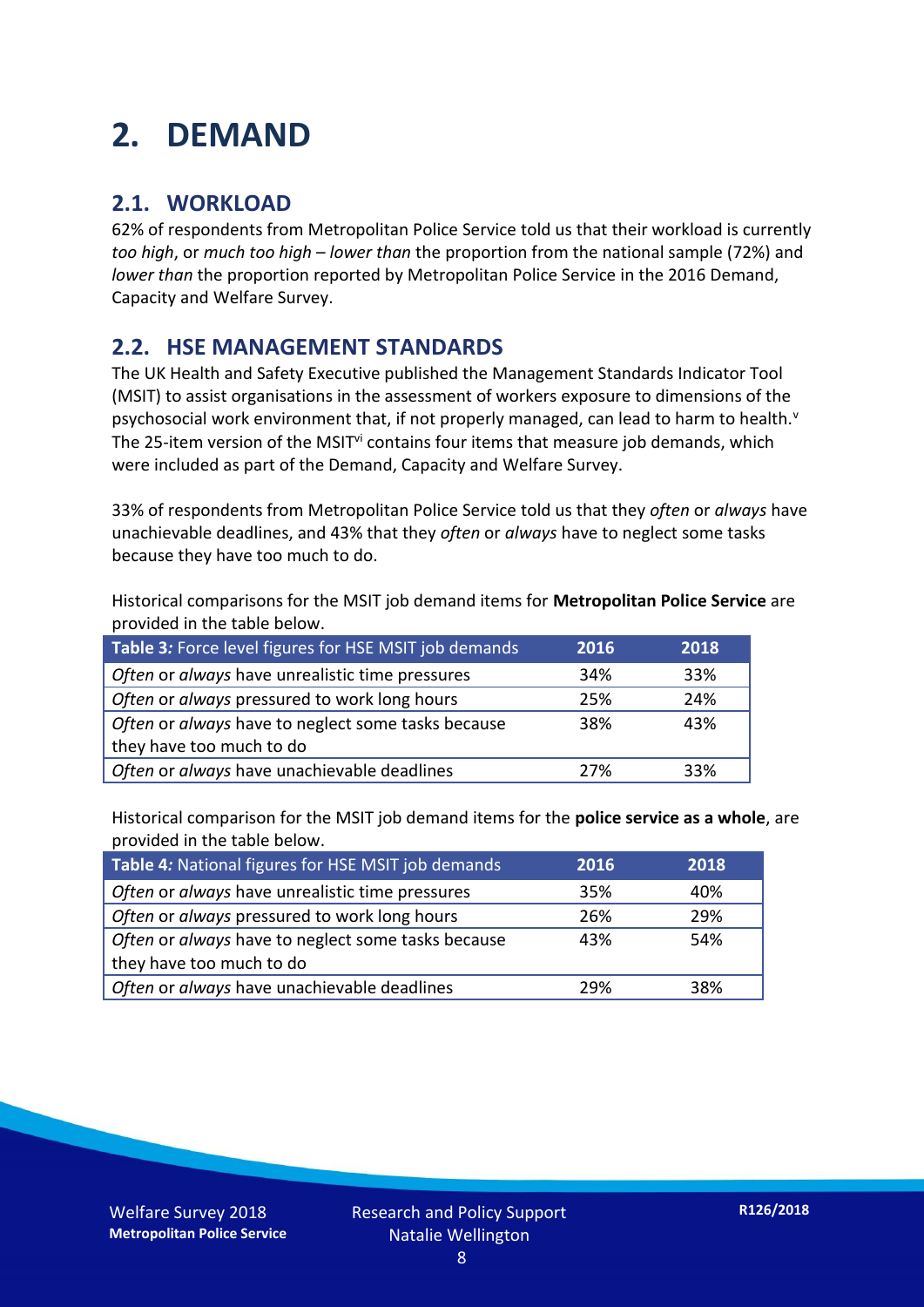### **2.3. AMOUNT AND PACE OF WORK**

60% of respondents from Metropolitan Police Service *disagreed* or *strongly disagreed* that they were able to meet all of the conflicting demands on their time, whilst 14% *agreed* or *strongly agreed* that they had enough time engage in proactive policing in their team/unit. The proportion of officers from Metropolitan Police Service reporting to have enough time to engage in proactive policing is *lower than* the proportion in 2016.

Across the police service as a whole, 74% of respondents *disagreed* or *strongly disagreed* that they were able to meet all of the conflicting demands on their time and 90% *disagreed* or *strongly disagreed* that there are enough officers to manage all the demands made on their team/unit.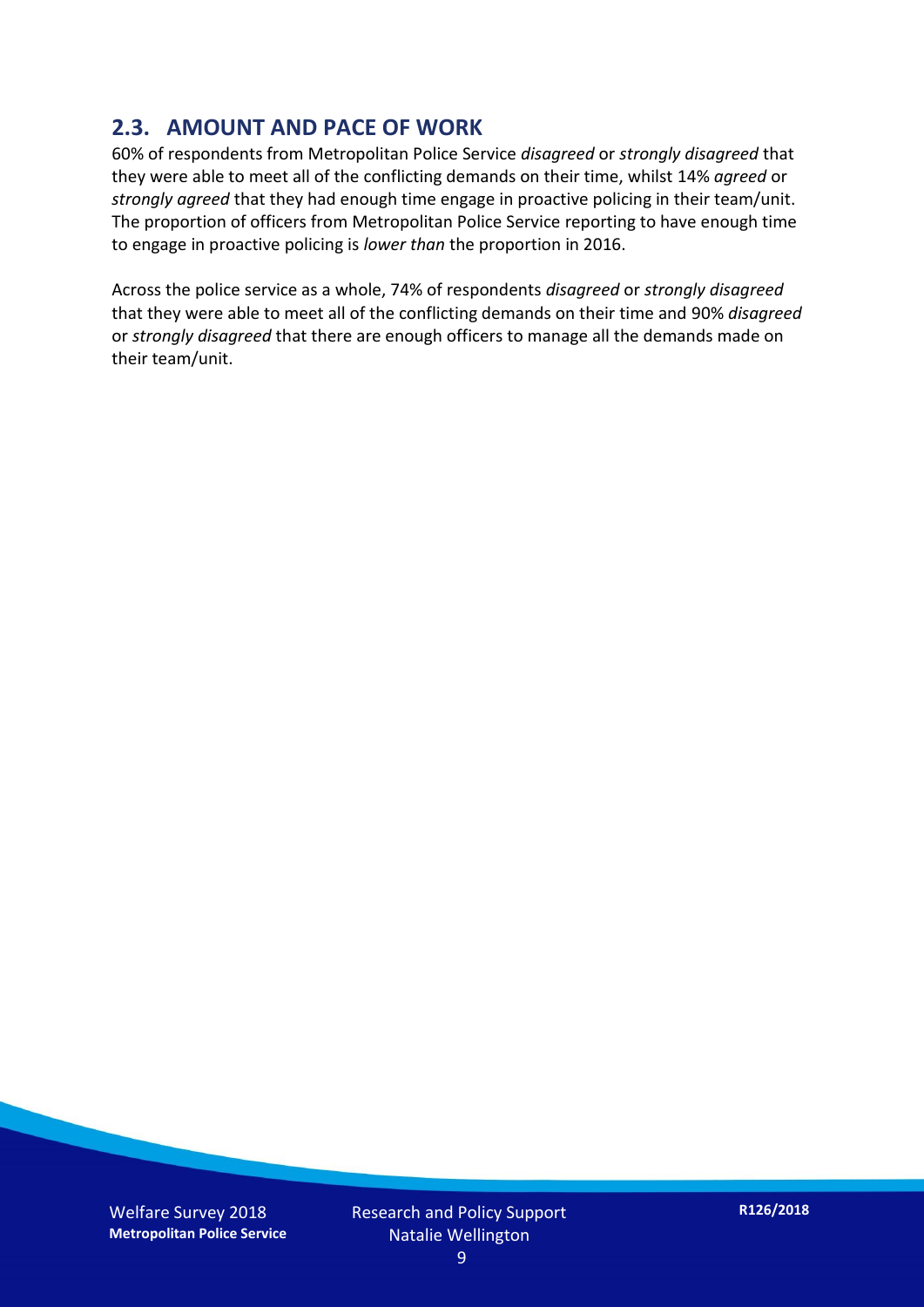## **3. CAPACITY**

### **3.1. MINIMUM OFFICER STAFFING**

65% of respondents from Metropolitan Police Service indicated that their team or unit had a minimum officer staffing level.

Among respondents whose team or unit had a minimum officer staffing level, 32% indicated that this level was *never* or *rarely* achieved. This can be compared to 2016 where 21% of respondents from Metropolitan Police Service indicated that the minimum officer staffing level was *never* or *rarely* achieved.

#### **3.2. OFFICER STAFFING ARRANGEMENTS**

67% of respondents *disagreed* or *strongly disagreed* that the way officer staffing levels are determined in their team/unit seems to be effective; *higher than* the proportion reported in 2016.

Historical comparisons of two key items relating to capacity to deal with demand for **Metropolitan Police Service** are provided in the table below.

| Table 5: Force level figures for key items relating to capacity                                                     |                                                      |      |  |
|---------------------------------------------------------------------------------------------------------------------|------------------------------------------------------|------|--|
| <b>Statements</b>                                                                                                   | % of respondents who<br>disagreed with the statement |      |  |
|                                                                                                                     | 2016                                                 | 2018 |  |
| There are enough officers in my team/unit for me to do<br>my job properly                                           | 71%                                                  | 73%  |  |
| In my experience, we generally have enough officers to<br>manage all the demands being made on us as a<br>team/unit | 78%                                                  | 81%  |  |

Historical comparisons of the same items for the **police service as a whole** are provided in the table below.

| Table 6: National figures for key items relating to capacity                                                        |                                                      |      |  |  |
|---------------------------------------------------------------------------------------------------------------------|------------------------------------------------------|------|--|--|
| <b>Statements</b>                                                                                                   | % of respondents who<br>disagreed with the statement |      |  |  |
|                                                                                                                     | 2016                                                 | 2018 |  |  |
| There are enough officers in my team/unit for me to do<br>my job properly                                           | 78%                                                  | 83%  |  |  |
| In my experience, we generally have enough officers to<br>manage all the demands being made on us as a<br>team/unit | 85%                                                  | 90%  |  |  |

Welfare Survey 2018 **Metropolitan Police Service**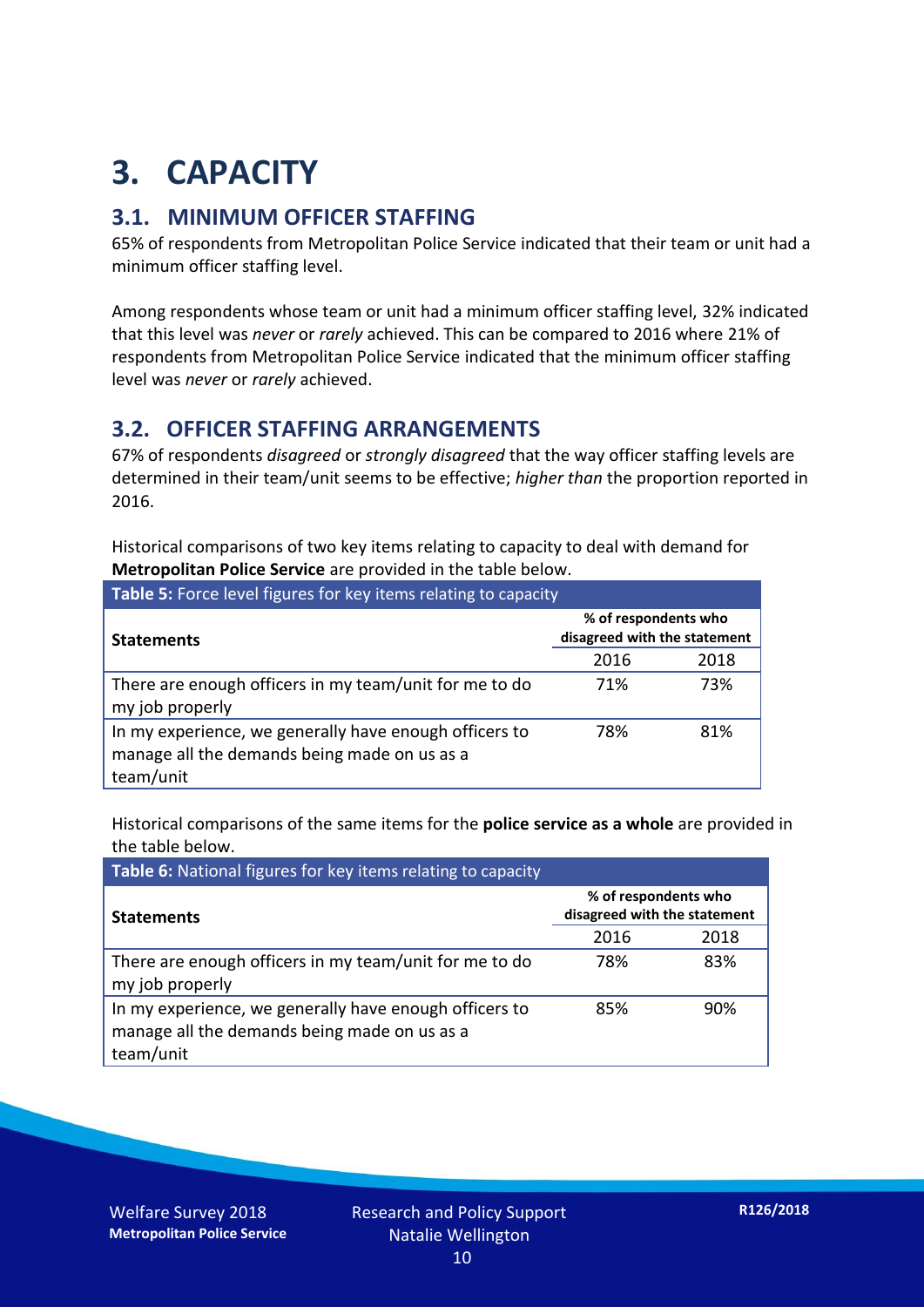## **4. HEALTH AND WELLBEING**

### **4.1. OVERALL LIFE SATISFACTION**

Respondents were asked to rate their overall life satisfaction between 0 and 10, where 0 was 'not at all satisfied' and 10 was 'completely satisfied.'

The average (mean) rating for overall life satisfaction for respondents from Metropolitan Police Service was 5/10 (range 0-10). 17% of respondents reported life satisfaction rating of 2 or less.

These results can be compared to the National average of 6/10, with 15% of respondents reporting an overall life satisfaction rating of 2 or less.

#### **4.2. OVERALL PHYSICAL HEALTH**

Participants were asked to rate their overal health on a scale from *very good* to *very poor*. An historical comparison for both national and local figures for this item are below.

| Table 7: Self-rated overall physical health |                       | 2016 | 2018 |
|---------------------------------------------|-----------------------|------|------|
| <b>Force level figures</b>                  | Very poor             | 2%   | 1%   |
|                                             | Poor                  | 10%  | 7%   |
|                                             | Neither good nor poor | 23%  | 19%  |
|                                             | Good                  | 51%  | 51%  |
|                                             | Very good             | 13%  | 22%  |
| <b>National figures</b>                     | Very poor             | 1%   | 1%   |
|                                             | Poor                  | 11%  | 6%   |
|                                             | Neither good nor poor | 23%  | 17%  |
|                                             | Good                  | 53%  | 54%  |
|                                             | Very good             | 13%  | 23%  |

### **4.3. SINGLE ITEM INDICATOR OF STRESS**

Work related stress was measured using a single-item measure. 33% of respondents from Metropolitan Police Service presented with a non-diagnostic case of work-related stress.<sup>vii</sup>

This is *higher than* the proportion reported in the 2016 iteration of this survey and *lower than* the proportion reported in this year's national results.

Stress outside of work was assessed using an adaptation of the work-related stress measure. 13% of respondents from Metropolitan Police Service presented with a non-diagnostic case of stress outside of work.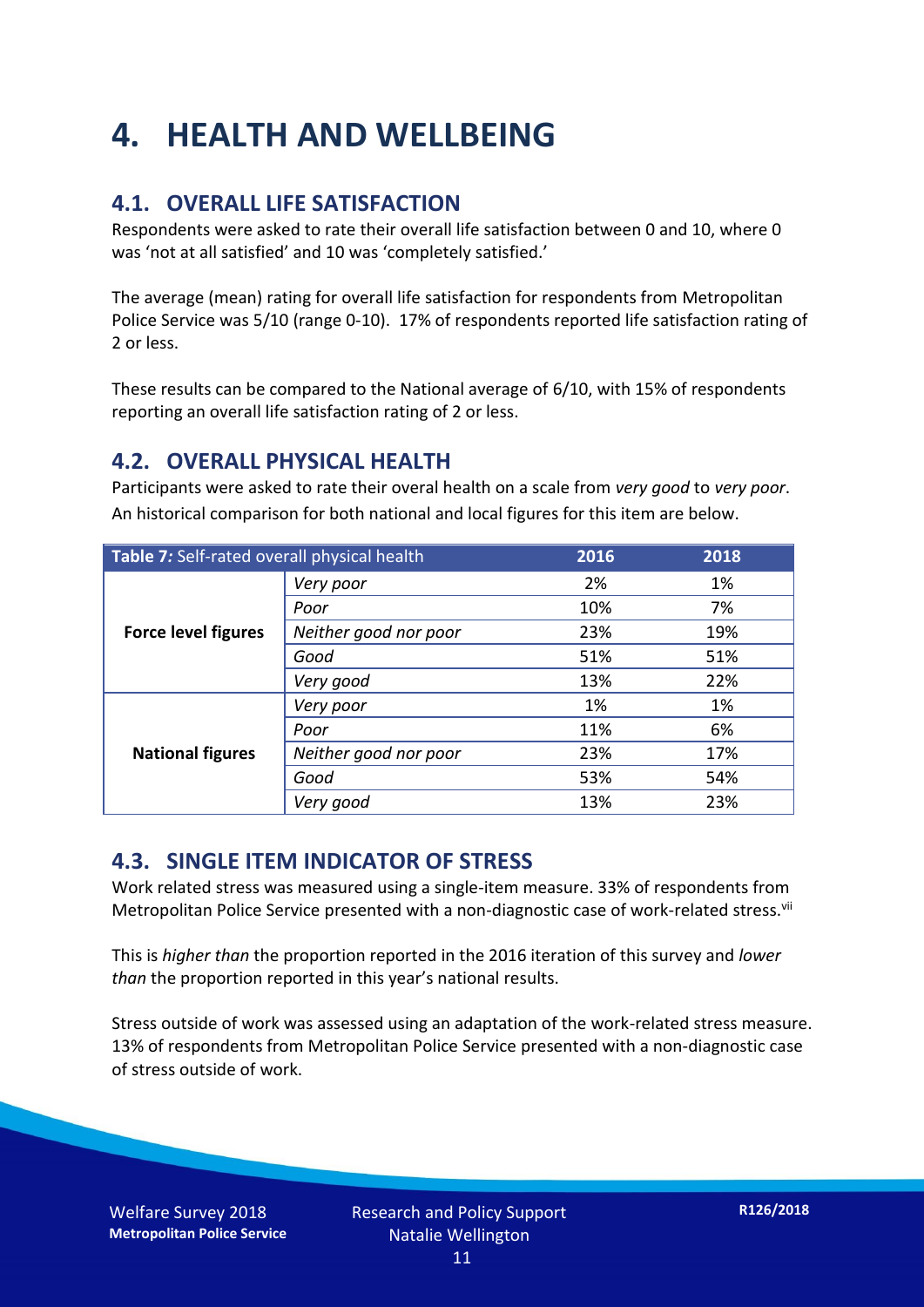### **4.4. SINGLE ITEM INDICATOR FOR MENTAL HEALTH**

A top-level broad overview of mental wellbeing was established using an item that asked respondents to indicate whether they had experienced feelings of stress, low mood, anxiety, or other difficulties with their health and wellbeing over the last 12 months.

73% of respondents from Metropolitan Police Service indicated that they had experienced feelings of stress, low mood, anxiety, or other difficulties with their health and wellbeing over the last 12 months; with 91% also indicating that these feelings were caused, or made worse by work.

### **4.5. MENTAL WELLBEING**

Mental wellbeing can be broadly conceptualized as having two dimensions. The first concerns positive affect (i.e. pleasurable aspects of wellbeing such as feelings of optimism, cheerfulness, and relaxation). The second concerns psychological functioning (i.e. such as clear thinking, self-acceptance, personal development, competence, and autonomy).

To investigate mental wellbeing in more detail the two-dimensional structure of mental wellbeing described above was assessed using the short Warwick-Edinburgh Mental Wellbeing Scale (SWEMWBS). viii The scale asks individuals to rate their experience during the last two weeks for seven positively framed statements.

SWEMWBS findings for **Metropolitan Police Service** are presented in the table below alongside those for national sample for 2016 and 2018.

**Table 8**: % of respondents that reported experiencing the following positive aspects of wellbeing *rarely* or *none of the time* over the previous 2 weeks

| <b>SWEMWBS item</b>                           | <b>National figures</b> |      | <b>Force level figures</b> |      |
|-----------------------------------------------|-------------------------|------|----------------------------|------|
|                                               | 2016                    | 2018 | 2016                       | 2018 |
| I've been feeling optimistic about the future | 62%                     | 36%  | 61%                        | 36%  |
| I've been feeling useful                      | 28%                     | 25%  | 29%                        | 26%  |
| I've been feeling relaxed                     | 60%                     | 48%  | 57%                        | 45%  |
| I've been dealing with problems well          | 20%                     | 19%  | 17%                        | 18%  |
| I've been thinking clearly                    | 16%                     | 16%  | 14%                        | 15%  |
| I've been feeling close to other people       | 34%                     | 28%  | 32%                        | 26%  |
| I've been able to make up my own mind         | 13%                     | 10%  | 12%                        | 10%  |
| about things                                  |                         |      |                            |      |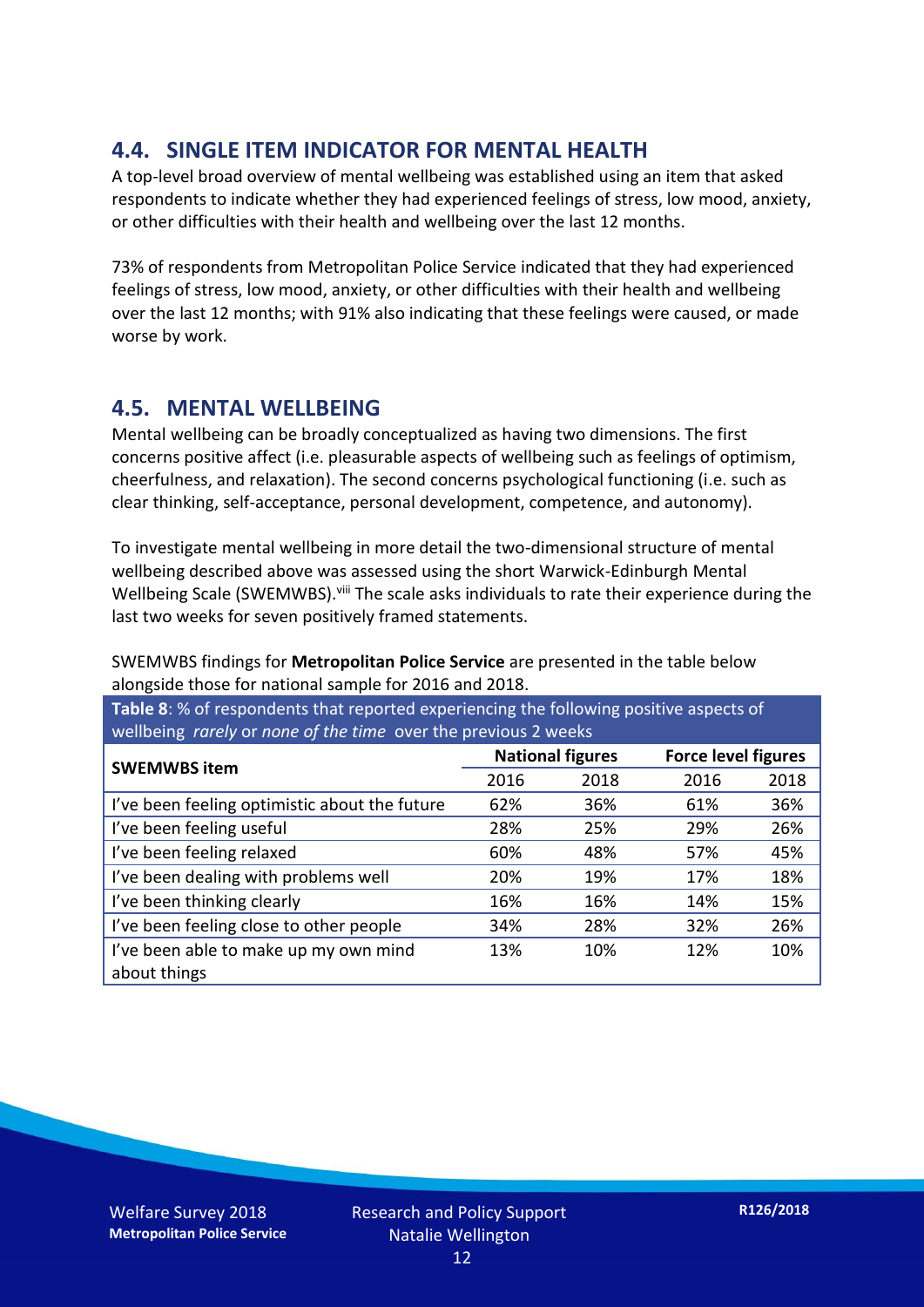#### **4.6. HELP SEEKING**

A question was applied to identify those who had ever **sought help** for feelings of stress, low mood, anxiety, or any other difficulties with mental health and wellbeing. Examples of sources of help were provided including GP, occupational health department, psychologist, therapist, and counsellor.

36% of responses from Metropolitan Police Service had previously sought help for feelings of stress, low mood, anxiety or other difficulties with their mental health and wellbeing, 52% of which had done so within the last 12 months.

Welfare Survey 2018 **Metropolitan Police Service** Research and Policy Support Natalie Wellington 13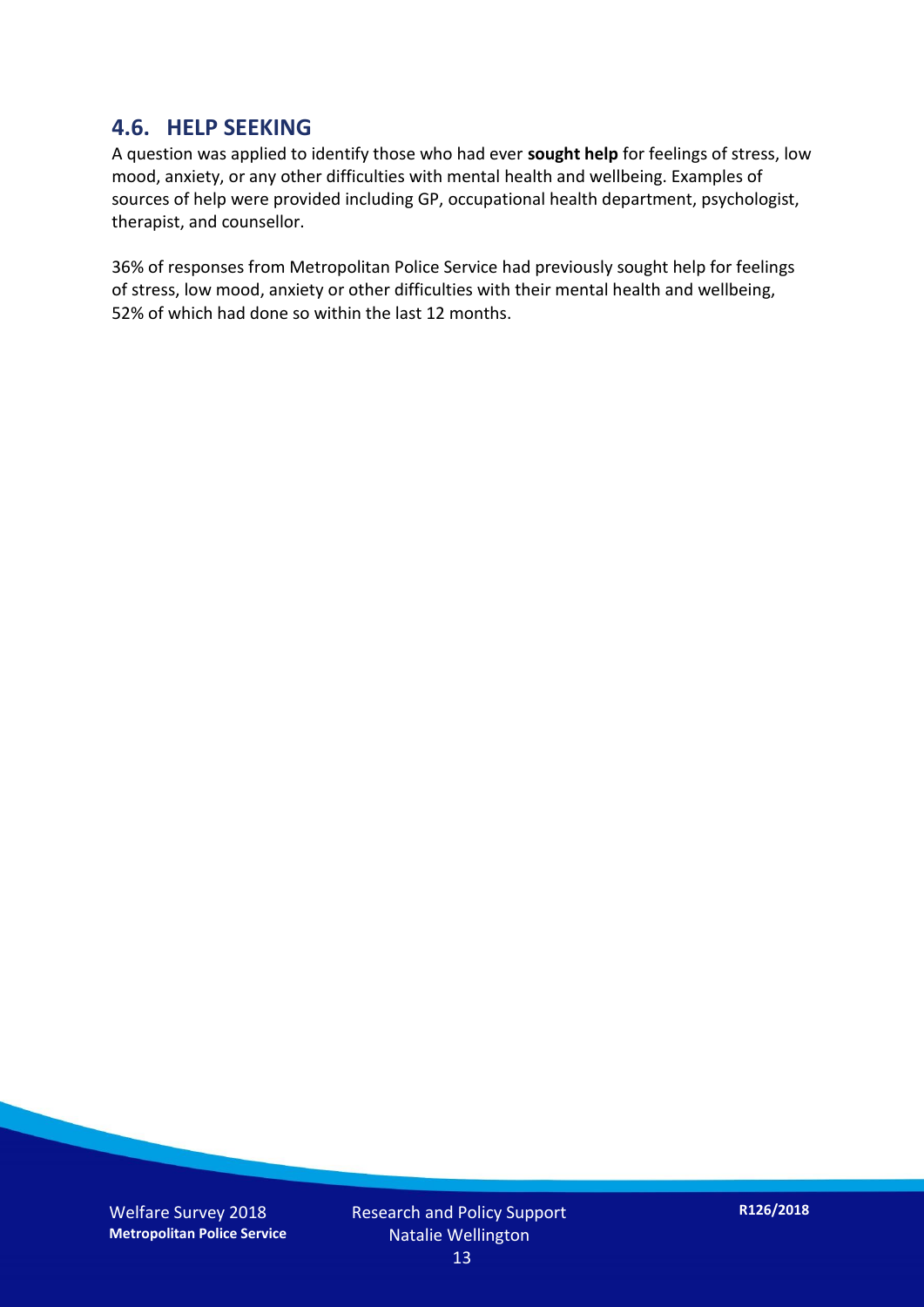## **5. ABSENCE BEHAVIOUR**

### **5.1. ABSENCE**

51% of respondents from Metropolitan Police Service reported one or more days of sickness absence and 30% of respondents indicated that at least one day of their sickness absence was attributable to stress, depression, or anxiety.

The national proportion of respondents who had taken one or more days of sickness absence was 56% and 32% of respondents indicated that at least one day of their sickness absence was attributable to stress, depression, or anxiety.

### **5.2. PRESENTEEISM AND LEAVEISM**

Presenteeism is the act of attending work while ill. This has been shown to be associated with subsequent health decline, particularly in relation to burnout,  $\alpha$  and can to lead to elevated absenteeism.<sup>x</sup> Moreover, evidence suggests that presenteeism can compound the effects of the initial illness and negatively influence job satisfaction, resulting in negative job attitudes and withdrawal from work.<sup>xi</sup>

Leaveism is a recently coined term to describe hidden sickness absence and work undertaken during rest periods, including using allocated time off such as annual leave entitlements to take time off when they are in fact unwell.

Findings for Metropolitan Police Service are presented in the graph below.



*Figure 1: Force level figures for presenteeism and leaveism*

Welfare Survey 2018 **Metropolitan Police Service** Research and Policy Support Natalie Wellington 14

**R126/2018**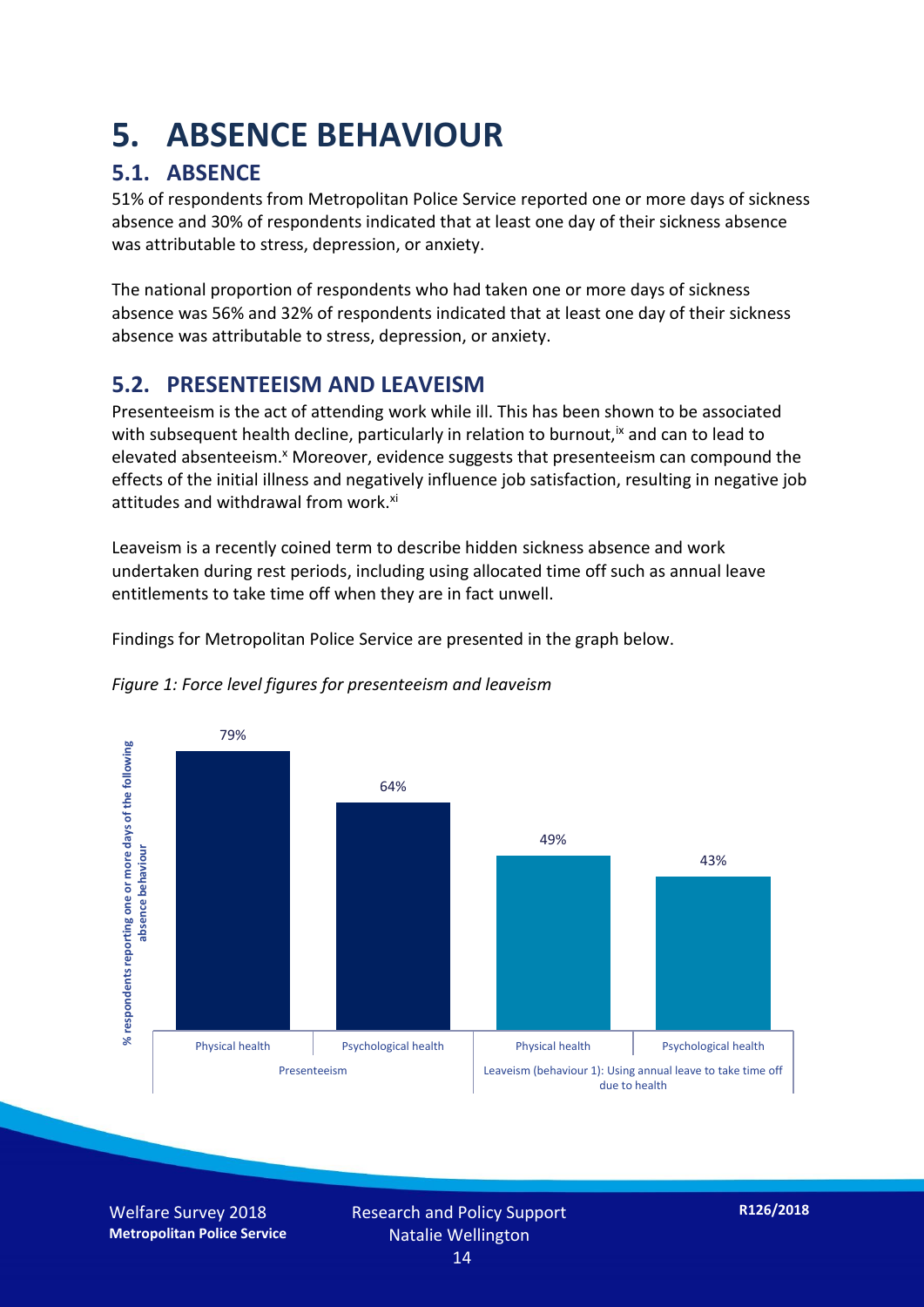## **6. Violence and physical injuries**

### **6.1. VIOLENCE**

Verbal and physical violence was assessed using four questions regarding how often officers received verbal insults, verbal threats, unarmed physical attacks, and attacks with a weapon from members of the public over the previous 12 months. Findings are presented in the table below.

**Table 9:** Force level figures for frequency of verbal and physical violence from members of the public

| Type of violent victimisation                      | % of respondents indicating frequency<br>of experience as at least once a week |      |  |
|----------------------------------------------------|--------------------------------------------------------------------------------|------|--|
|                                                    | 2016                                                                           | 2018 |  |
| Verbal insults (e.g., swearing, shouting, abuse)   | 41%                                                                            | 30%  |  |
| Verbal threats (e.g., threat of hitting, threat of | 25%                                                                            | 19%  |  |
| kicking)                                           |                                                                                |      |  |
| *Spitting assaults (i.e. being deliberately spat   |                                                                                | 2%   |  |
| upon)                                              |                                                                                |      |  |
| Unarmed physical attacks (e.g., struggling to      | 15%                                                                            | 11%  |  |
| get free, wrestling, hitting, kicking)             |                                                                                |      |  |
| Use of a deadly weapon (e.g., stick, bottle, axe,  | 2%                                                                             | 1%   |  |
| firearm)                                           |                                                                                |      |  |

\*Spitting assaults data was only available from 2018.

#### **6.2. INJURIES**

20% of Metropolitan Police Service respondents reported that they had suffered one or more injuries that required medical attention as a result of work-related **violence** in the last year – losing more than 2205 days in sickness absence.

This is *higher than* the proportion reporting one or more injuries as a result of work-related **violence** than reported in the 2016 iteration of this survey and *lower than* the proportion compared to this year's national results.

13% of Metropolitan Police Service respondents also reported that they had suffered one or more injuries that required medical attention as a result of work-related **accidents** in the last year – losing more than 1650 days in sickness absence.

This is *lower than* the proportion reporting one or more injuries as a result of work-related **accidents** in the 2016 iteration of this survey and *lower than* the proportion compared to this year's national results.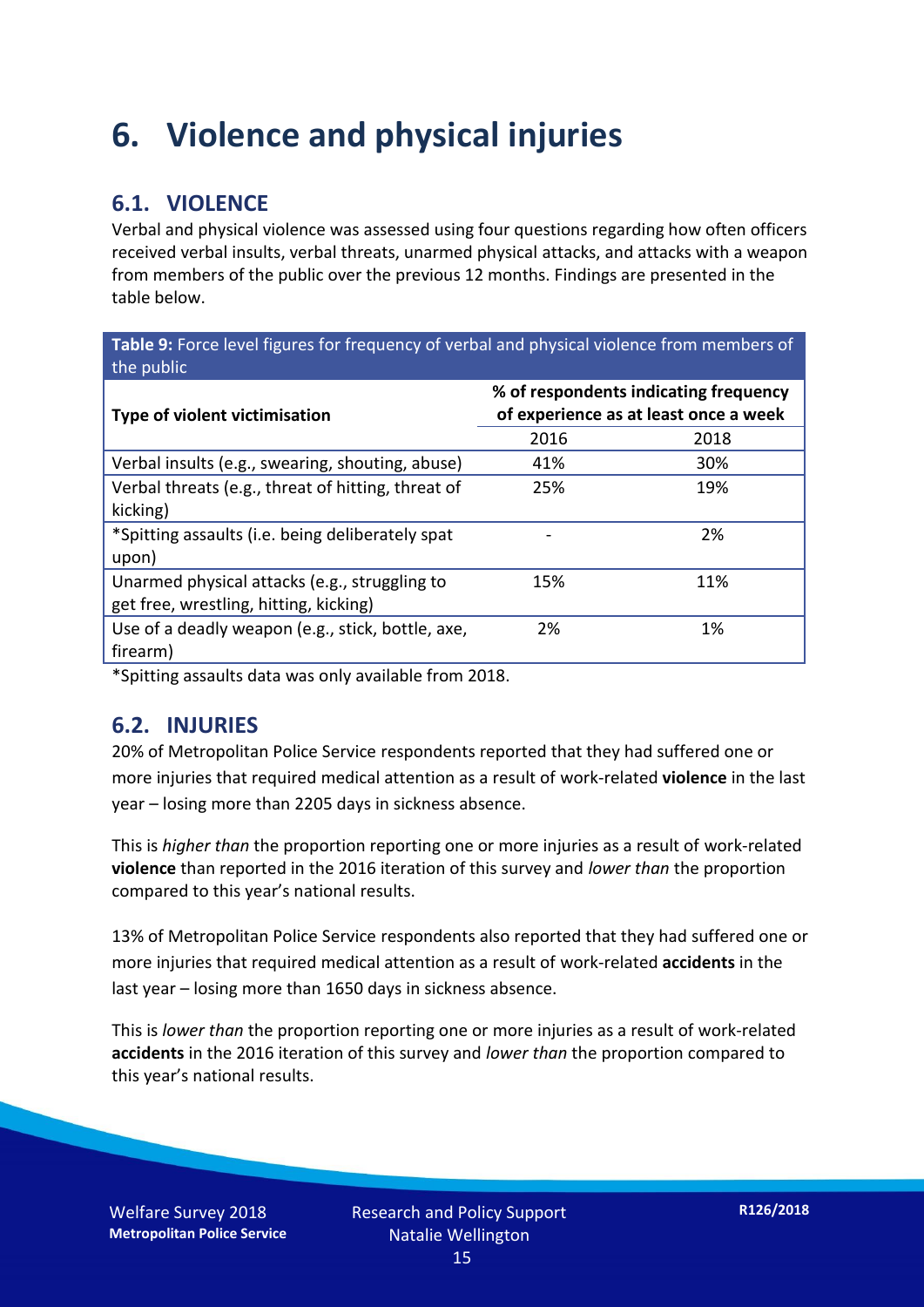## **7. ORGANISATIONAL SUPPORT: MENTAL HEALTH & WELLBEING**

Participants who indicated that they had sought help for difficulties with mental health and wellbeing were presented with additional questions concerning disclosure to a line manager.

#### **7.1. DISCLOSURE**

64% of respondents from Metropolitan Police Service, for whom it was applicable, reported that they had disclosed seeking mental health and wellbeing support to their line managers. This can be compared with 55% from the same survey in 2016.

#### **7.2. REASONS FOR NON-DISCLOSURE**

Respondents who did not disclose to their line managers that they had sought mental health and wellbeing support, were asked to indicate why. Findings are presented in the table below.

| <b>Table 10: Reasons for non-disclosure</b>                 |             |                     |  |
|-------------------------------------------------------------|-------------|---------------------|--|
|                                                             |             | % of total mentions |  |
| Item                                                        | Force level | National            |  |
|                                                             | figures     | figures             |  |
| I was worried that my other colleagues would find out       | 10%         | 10%                 |  |
| I thought it would negatively affect my opportunities for   | 11%         | 11%                 |  |
| promotion and/or specialising                               |             |                     |  |
| It wasn't affecting my work                                 | 8%          | 7%                  |  |
| I didn't want to be treated differently (in a negative way) | 13%         | 13%                 |  |
| I felt it was a personal matter                             | 18%         | 20%                 |  |
| I have had negative experiences of disclosing in the past   | 5%          | 6%                  |  |
| I thought it would have a negative impact on my career      | 12%         | 10%                 |  |
| There is a negative attitude in the police service towards  | 12%         | 12%                 |  |
| people who experience difficulties with their mental health |             |                     |  |
| and wellbeing                                               |             |                     |  |
| I did not think my line manager would treat me with         | 7%          | 7%                  |  |
| empathy                                                     |             |                     |  |
| For reasons other than those listed above                   | 4%          | 4%                  |  |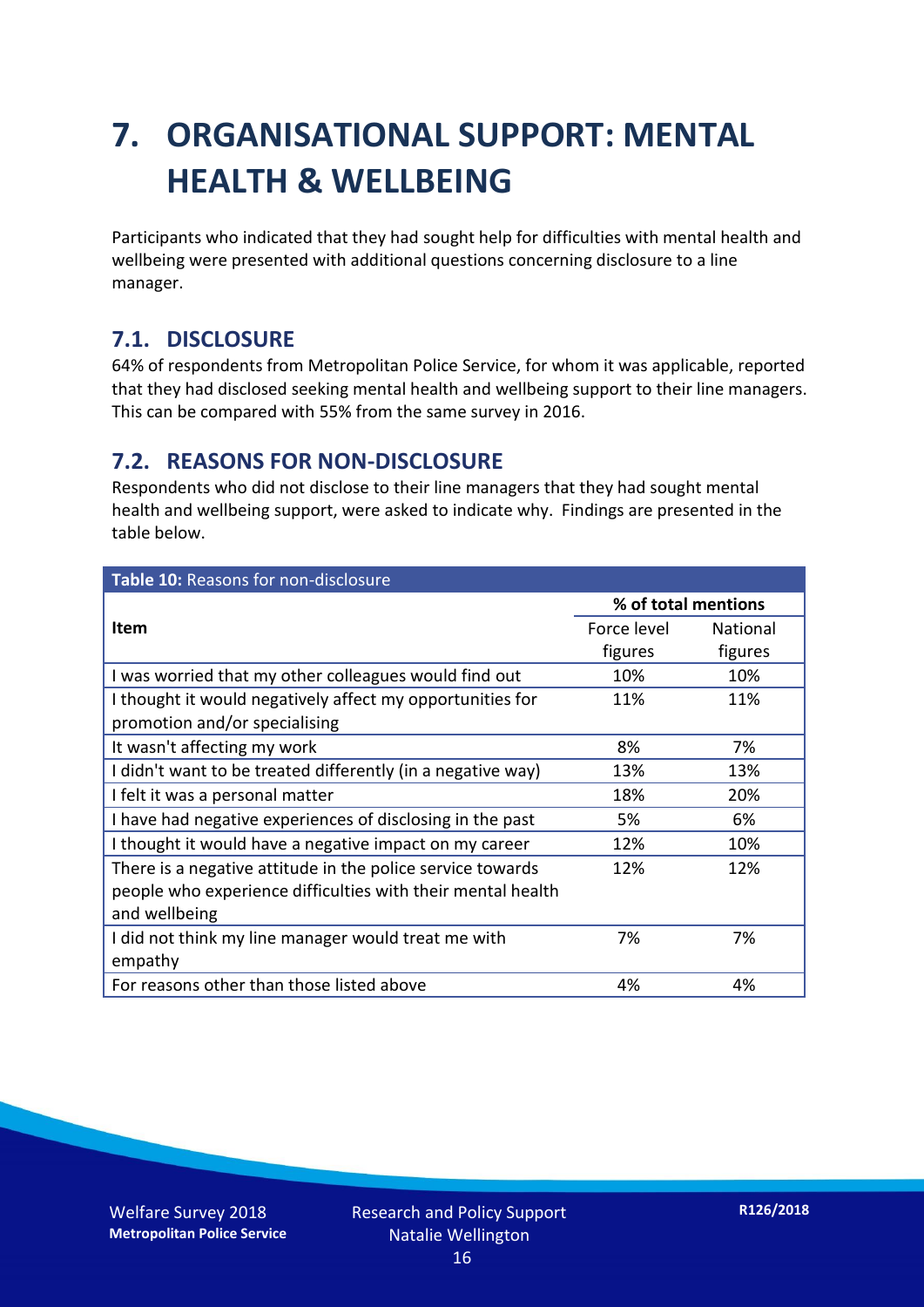### **7.3. ATTITUDES TO MENTAL HEALTH AND WELLBEING**

All respondents were asked about the attitude of the police service towards mental health and wellbeing.

Respondents were provided with a list of statements, and asked to indicate the extent to which they agreed or disagreed with the statement.

The table below shows the percentage of respondents who agreed with three key statements about the police services attitudes towards mental health and wellbeing for both Metropolitan Police Service, and the police service as a whole.

| Table 11: Attitudes to mental health and wellbeing |                                                    |                         |  |
|----------------------------------------------------|----------------------------------------------------|-------------------------|--|
| <b>Statements</b>                                  | % of respondents that agreed with<br>the statement |                         |  |
|                                                    | Force level figures                                | <b>National figures</b> |  |
| The police service encourages staff to talk openly | 30%                                                | 45%                     |  |
| about mental health and wellbeing                  |                                                    |                         |  |
| Someone would be treated differently (in a         | 45%                                                | 37%                     |  |
| negative way) if they disclosed difficulties with  |                                                    |                         |  |
| their mental health and wellbeing                  |                                                    |                         |  |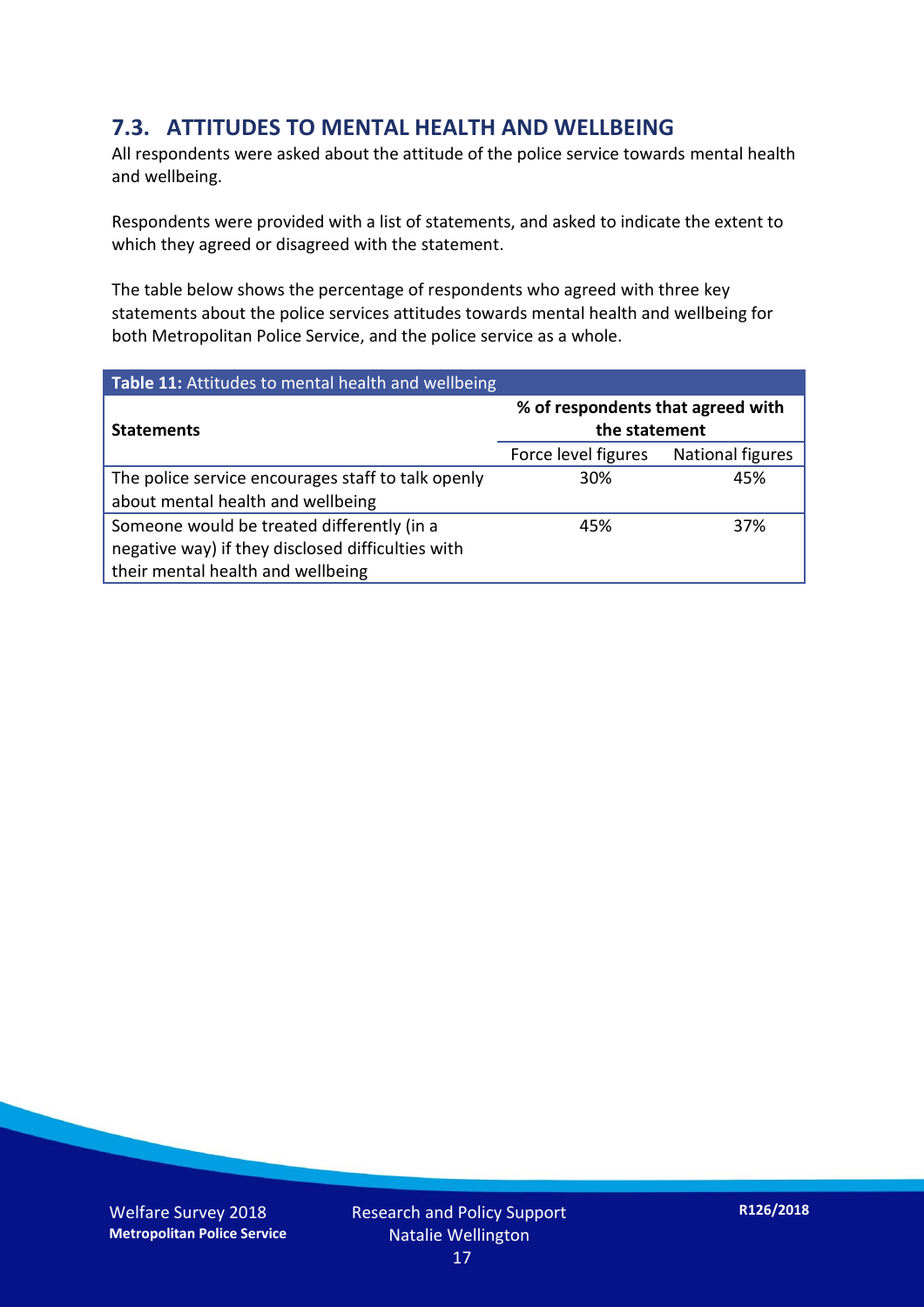## **8. Notes for JBBs**

Additional findings from the 2018 Demand, Capacity and Welfare survey are available on request from the Research and Policy department. Additional topics include, but are not limited to:

- Morale,
- Fatigue and sleep,
- Managerial mental health and wellbeing support,
- Organisational change, and
- Organisational justice.

The findings of the survey can also be broken down in more detail in terms of different demographic groups, such as rank, role or length of service. However please be aware that we can only go into a certain level of detail with this demographic data in order to preserve respondents' confidentiality.

JBBs wishing to obtain further information can contact [ResearchandDataCollection@polfed.org](mailto:ResearchandDataCollection@polfed.org) to discuss their requirements.

The Research and Policy Department only has one member of staff responsible for these data requests; please bear this in mind in terms of turnaround times and the amount of data you request when contacting the team.

All other interested parties should speak to their local JBB in the first instance.